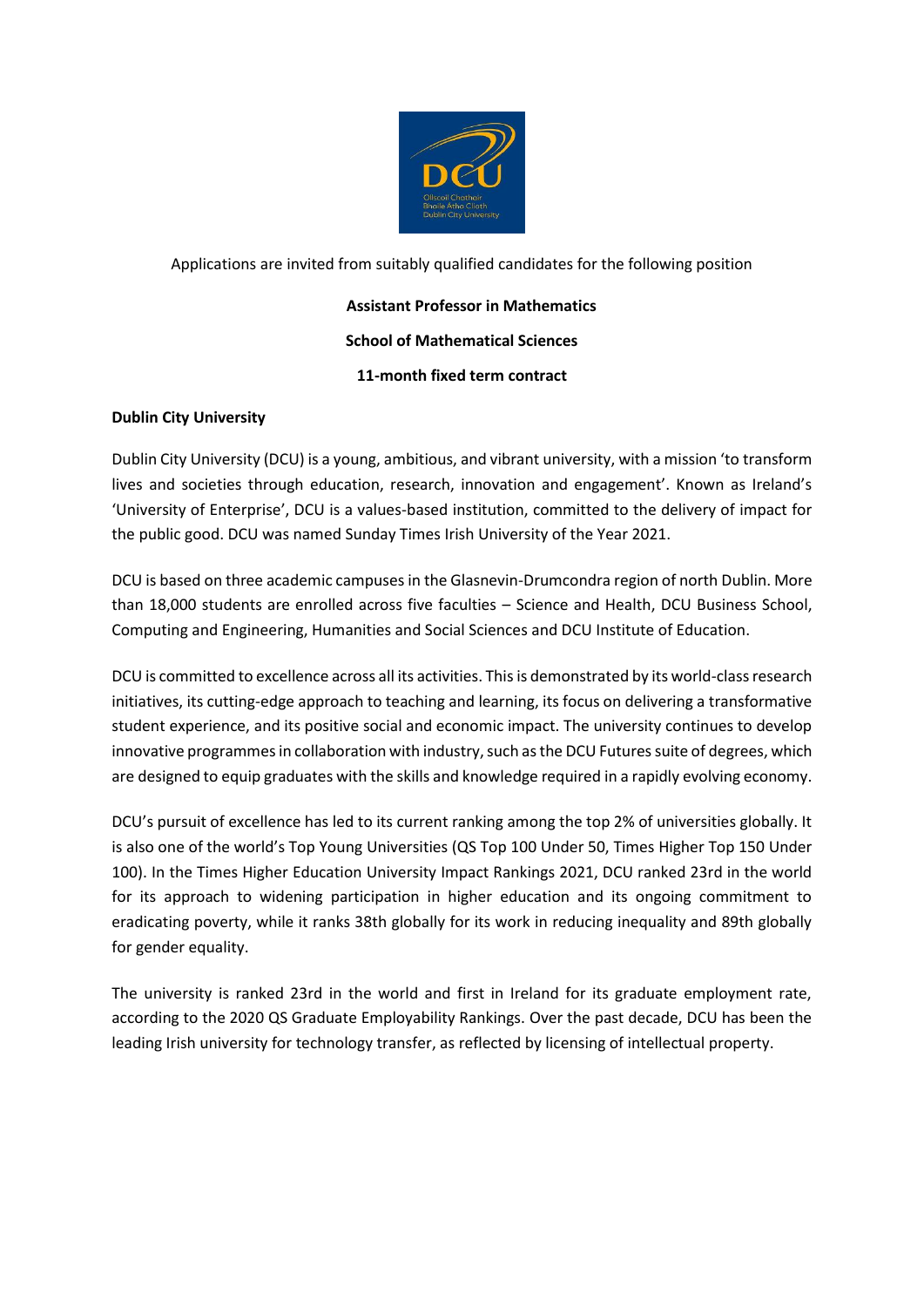### **Overview of the department**

The School offers undergraduate and post-graduate degree programmes in Actuarial Mathematics, Financial Mathematics and Mathematics Teacher Education, in addition to service Mathematics courses across all five Faculties of the University. The School has a broad research profile in the Mathematical Sciences, with research carried out in several areas including Actuarial Mathematics, Differential and Difference Equations, Differential Geometry, Financial Mathematics, General Relativity, Group Theory, High Performance Computing, Mathematical Physics, Mathematics Education, Numerical Analysis, Quantum Fields, Statistics, Stochastic Analysis, and Theoretical Astrophysics. [\(http://www.dcu.ie/maths/index.shtml\)](http://www.dcu.ie/maths/index.shtml).

### **Role Profile**

The School seeks to hire an Assistant Professor on a temporary basis, in order to fill teaching needs that have arisen in connection with staff on leave and other transitory changes in teaching needs. The successful individual will be teaching in-person modules in Mathematics and related topics, will be based in the DCU Glasnevin campus, and will report to the Head of School of Mathematical Sciences.

### **Duties and Responsibilities**

Please refer to the job description for a list of duties and responsibilities associated with this role.

### **Qualifications and Experience**

- A Ph.D. in Mathematics or related discipline.
- Experience in teaching Mathematics to undergraduate students.
- Ability to communicate effectively and work efficiently with students and colleagues.

### **Essential Training**

The postholder will be required to undertake the following essential compliance training: Orientation, Health & Safety and Data Protection (GDPR). Other training may need to be undertaken when required.

### **Salary Scale:**

Assistant Professor (Lecturer Above Bar) - €55,252.00 - €88,547.00

Appointment will be commensurate with qualifications and experience and in line with current Government pay policy

**Closing date:** 24th June 2022

### **For more information on DCU and our benefits, please visit** [Why work at DCU?](https://www.dcu.ie/hr/why-work-dcu)

### **Informal Enquiries in relation to this role should be directed to:**

Prof. Paolo Guasoni, School of Mathematical Sciences, Dublin City University. Phone + 353 (0)1 7008921 Email: [paolo.guasoni@dcu.ie](mailto:paolo.guasoni@dcu.ie)

Please do not send applications to this email address, instead apply as described below.

### **Application Procedure:**